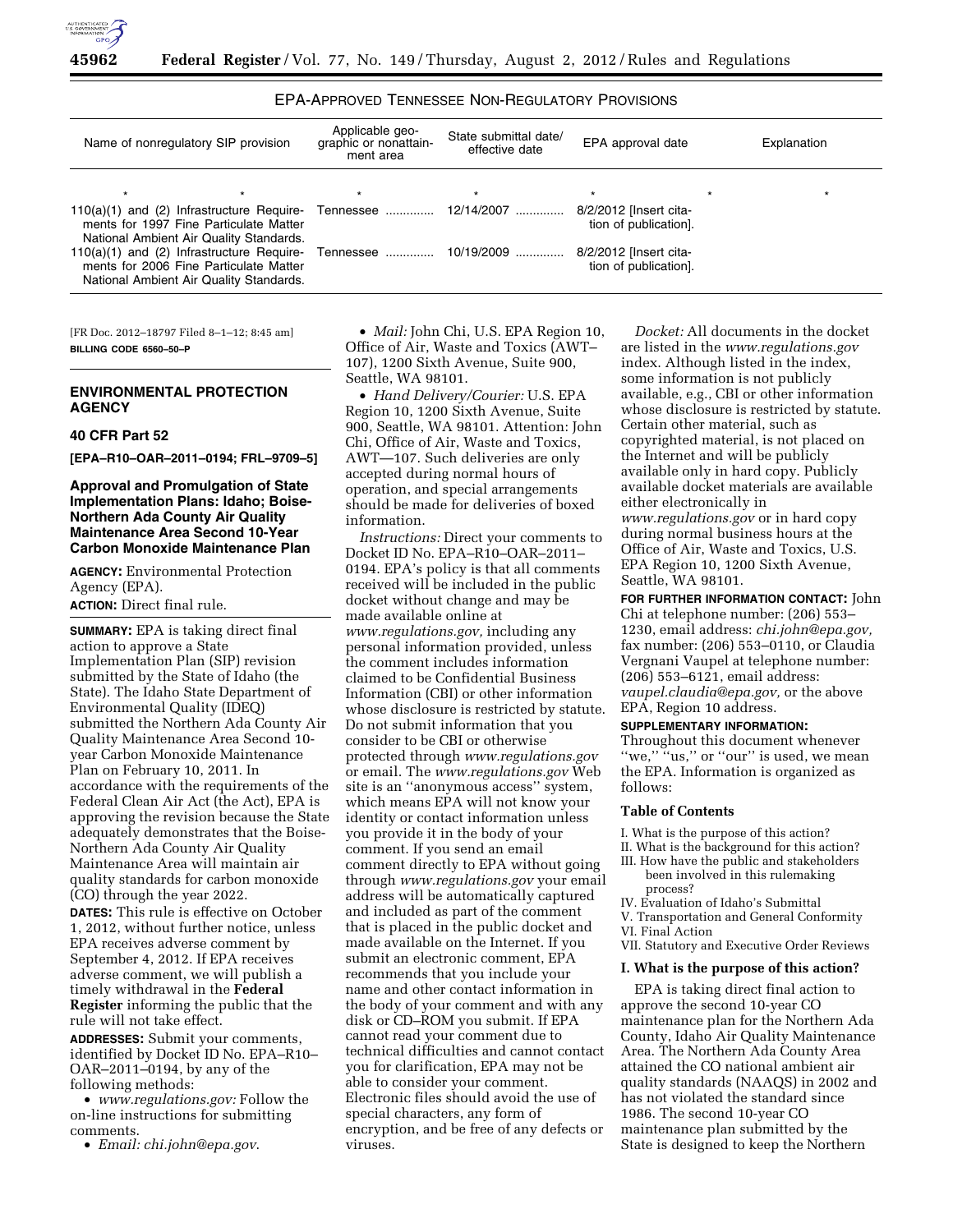Ada County Area in attainment for the CO standard for a second 10-year period beyond redesignation.

### **II. What is the background for this action?**

Under section 107(d)(1)(C) of the Act, any area designated before the date of enactment of the Clean Air Act Amendments of 1990 was to be designated upon enactment by operation of law. CO nonattainment areas that had not violated the CO standard in either year for the two-year period 1988–1989 were to be designated nonattainment and identified as ''not classified'' nonattainment areas. Accordingly, on November 6, 1991, the Boise-Northern Ada County Area was designated nonattainment for the CO NAAQS and identified as ''notclassified'' (56 FR 56746).

On January 17, 2002, the State requested EPA redesignate the Northern Ada County nonattainment area to attainment and submitted a limited maintenance plan to demonstrate maintenance of the standard for a 10 year period. EPA published approval of the redesignation request and maintenance plan on October 28, 2002 (67 FR 65713). The State submitted a second 10-year maintenance plan to EPA on February 10, 2011.

The 8-hour CO standard is attained when the daily average 8-hour CO concentration of 9.0 parts per million (ppm) is not exceeded more than once a year. Since the redesignation of the Northern Ada County Area to attainment for CO on December 27, 2002, the second highest concentration in any calendar year measured by the EPA approved monitoring network was 3.3 ppm, which is less than 9.0 ppm. Therefore the area is attaining the CO NAAQS.

In addition, areas that can demonstrate design values at or below 7.65 ppm (85 percent of exceedance levels of the CO NAAQS) for 8 consecutive quarters may use a limited maintenance plan option. The State has opted to develop a limited maintenance plan to fulfill the second 10-year maintenance plan required by the Act. The base year in the State's second 10 year maintenance plan is 2008, which has a design value of 2.9 ppm. EPA reviewed air quality monitoring data (2010–2011) and the 8-hour CO design value for the Northern Ada County Area is 1.6 ppm. Thus, the area qualifies to use the limited maintenance plan option.

## **III. How have the public and stakeholders been involved in this rulemaking process?**

Section 110(a)(2) of the Act requires that each SIP revision be adopted after reasonable notice and public hearing. This must occur prior to the revision being submitted by a State to EPA. The State of Idaho held a public hearing on January 26, 2011, in Boise, Idaho. A notice of public hearing was published in the *Idaho Statesman* on December 27, 2010. A notice was also published in the *Valley News* on January 10, 2011. This SIP revision became State effective on February 10, 2011, and was submitted by the Governor's designee to the EPA on February 10, 2011. EPA has evaluated the State's submittal and determined that the State met the requirements for reasonable notice and public hearing under section 110(a)(2) of the Act.

## **IV. Evaluation of Idaho's Submittal**

EPA has reviewed the Northern Ada County second 10-year CO maintenance plan and concludes that the submittal meets the requirements of section 175A(b) of the Act. The following is a summary of the requirements and EPA's evaluation of how each requirement is met.

### *A. Base Year Emissions Inventory*

The plan must contain an attainment year emissions inventory to identify a level of emissions in the area which is sufficient to attain the CO NAAQS. The Northern Ada County second 10-year CO maintenance plan contains an emissions inventory for the base year 2008 that is consistent with EPA's most recent guidance on maintenance plan emission inventories. The emissions inventory is a list, by source, of the air contaminants directly emitted into the Northern Ada County CO Area. The data in the emissions inventory is based on calculations and is developed using emission factors, which is a method for converting source activity levels into an estimate of emissions contributions for those sources. Because violations of the CO NAAQS are most like to occur on winter weekdays, the inventory prepared is in a ''typical winter day'' format. The table below shows the tons of CO emitted per winter day in 2008 by source category.

# 2008 AVERAGE WINTER DAY CO EMISSION INVENTORY

| Main source category | CO Emissions<br>tons per winter<br>dav |  |  |
|----------------------|----------------------------------------|--|--|
| Point Sources        | ስ 5                                    |  |  |

# 2008 AVERAGE WINTER DAY CO EMISSION INVENTORY—Continued

| Main source category                                                                                                 | CO Emissions<br>tons per winter<br>day |
|----------------------------------------------------------------------------------------------------------------------|----------------------------------------|
| Major Point Sources w/in 25<br>miles<br>Onroad Mobile Sources<br>Non-road Mobile Sources<br>Area Sources<br>Biogenic | 42<br>146.1<br>62.5<br>49.7<br>1.5     |
| Total                                                                                                                |                                        |

### *B. Demonstration of Maintenance*

The maintenance plan demonstration requirement is considered to be satisfied for areas using the limited maintenance plan option, which are required to demonstrate design values at or below 7.65 ppm (85 percent of exceedance levels of the CO NAAQS) for 8 consecutive quarters. The State has opted to develop a limited maintenance plan to fulfill the Northern Ada County Area second 10-year maintenance plam required by the Act.

With the limited maintenance plan option, there is no requirement to project emissions of air quality over the maintenance period. EPA believes that if the area begins the maintenance period at, or below, 85 percent of the level of the CO 8-hour NAAQS, the applicability of prevention of significant deterioration requirements, the control measures already in the SIP, and Federal measures, should provide adequate assurance of maintenance over the 10-year maintenance period. The last monitored violation of the CO NAAQS in the Northern Ada County Area occurred in 1986, the last exceedance was in January 1991, and the monitored CO levels have been steadily in decline ever since. The 8 hour CO design value for Northern Ada County is 1.6 ppm based on 2010–2011 data, which is below the limited maintenance plan requirement of 7.65 ppm. Therefore, the Northern Ada County Area has adequately demonstrated that it will maintain the CO NAAQS into the future.

### *C. Monitoring Network and Verification of Continued Attainment*

To verify the attainment status of the area over the maintenance period, the maintenance plan should contain provisions for continued operation of an appropriate, EPA-approved monitoring network in accordance with 40 CFR part 58. The State has an approved monitoring network that includes the Northern Ada County Area. The monitoring network was most recently approved by EPA on September 6, 2011.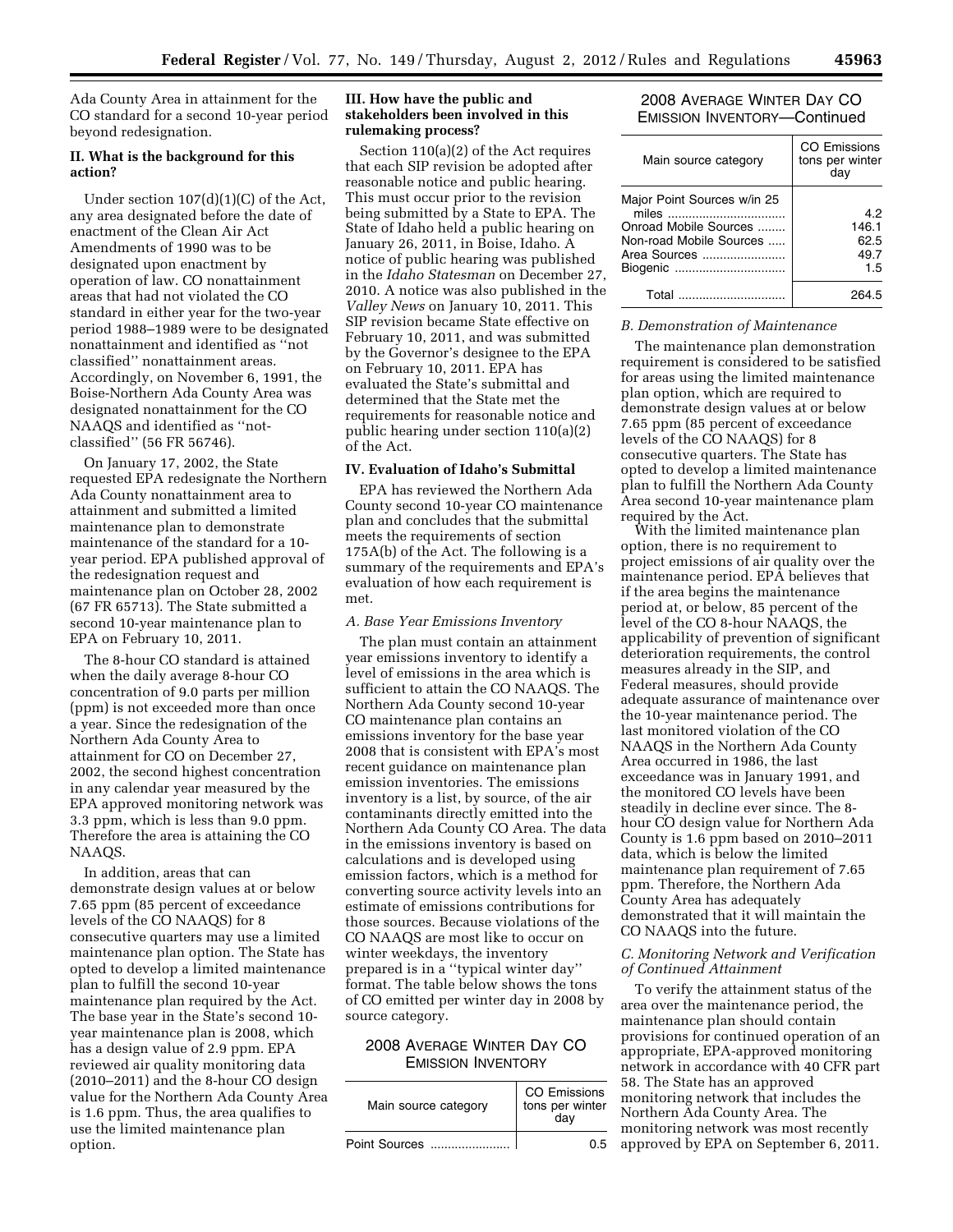In the Northern Ada County second 10 year CO maintenance plan, IDEQ commits to verify continued attainment through the EPA-approved monitoring network in accordance with 40 CFR part 58.

### *D. Contingency Plan*

Section 175A(d) of the Act requires that a maintenance plan include contingency provisions. The Northern Ada County second 10-year CO limited maintenance plan contains a contingency plan that would institute an oxygenated fuels program or another equivalent CO reduction measure based on the EPA's guidance and recommendations. The contingency plan is triggered either when an exceedance of the 8 hour CO standard is recorded on any monitor, or when a monitor records non-overlapping 8 hour CO concentrations of 8 ppm on 4 or more days within a single winter season within the nonattainment area. EPA finds that the contingency measures provided in the maintenance plan are adequate to ensure prompt correction of a violation.

### **V. Transportation and General Conformity**

Transportation conformity is required by section 176(c) of the Act. EPA's conformity rule requires that transportation plans, programs, and projects that are funded under 23 U.S.C. or the Federal Transit Act conform to SIPs. Conformity to a SIP means that transportation activities will not produce new air quality violations, worsen existing violations, or delay timely attainment of the NAAQS.

The transportation conformity rule (40 CFR parts 51 and 93) and the general conformity rule (40 CFR parts 51 and 93) apply to nonattainment areas and maintenance areas covered by an approved maintenance plan. Under either conformity rule, an acceptable method of demonstrating that a Federal action conforms to the applicable SIP is to demonstrate that expected emissions from the planned action are consistent with the emissions budget for the area.

While EPA's limited maintenance plan option does not exempt an area from the need to affirm conformity, it explains that the area may demonstrate conformity without submitting an emissions budget. Under the limited maintenance plan option, emissions budgets are treated as essentially not constraining for the length of the maintenance period because it is unreasonable to expect that the qualifying areas would experience so much growth in that period that a violation of the CO NAAQS would

result. Similarly, Federal actions subject to the general conformity rule could be considered to satisfy the ''budget test'' specified in section 93.158(a)(5)(i)(A) for the same reasons that the budgets are essentially considered to be unlimited.

While areas with maintenance plans approved under the limited maintenance plan option are not subject to the budget test, the areas remain subject to other transportation conformity requirements of 40 CFR part 93, subpart A. Thus, the metropolitan planning organization (MPO) in the area or the State must document and ensure that:

a. Transportation plans and projects provide for timely implementation of SIP transportation control measures in accordance with 40 CFR 93.113;

b. Transportation plans and projects comply with the fiscal constraint element per 40 CFR 93.108;

c. The MPO's interagency consultation procedures meet applicable requirements of 40 CFR 93.105;

d. Conformity of transportation plans is determined no less frequently than every four years, and conformity of plan amendments and transportation projects is demonstrated in accordance with the timing requirements specified in 40 CFR 93.104;

e. The latest planning assumptions and emissions model are used as set forth in 40 CFR 93.110 and 40 CFR 93.111;

f. Projects do not cause or contribute to any new localized CO or particulate matter violations, in accordance with procedures specified in 40 CFR 93.123; and

g. Project sponsors and/or operators provide written commitments as specified in 40 CFR 93.125.

The lead transportation agency in Northern Ada County is the Community Planning Association of Southwest Idaho (COMPASS), the MPO. COMPASS oversees transportation conformity determinations of the Interagency Consultation Committee established in Idaho Administrative Rule IDAPA 58.01.01.567, which includes IDEQ, the Idaho Transportation Department, the Federal Highway Administration, Ada County Highway District, the City of Boise, Valley Regional Transit, and the EPA; as specified under 40 CFR part 93. Northern Ada County is currently meeting the requirements under 40 CFR part 93, subpart A.

### **VI. Final Action**

In accordance with the requirements of the Act, EPA is approving this revision to the SIP because the State adequately demonstrates that the

Northern Ada County Air Quality Maintenance Area will maintain air quality standards for CO through the year 2022. EPA is publishing this action without prior proposal because the Agency views this as a noncontroversial amendment and anticipates no adverse comments. However, in the proposed rules section of this **Federal Register**  publication, EPA is publishing a separate document that will serve as the proposal to approve the SIP revision should adverse comments be filed. This rule will be effective October 1, 2012 without further notice unless the Agency receives adverse comments by September 4, 2012.

If EPA receives such comments, then EPA will publish a timely withdrawal of the direct final rule informing the public that the rule will not take effect. All public comments received will then be addressed in a subsequent final rule based on the proposed rule. The EPA will not institute a second comment period on this rule. Any parties interested in commenting on this rule should do so at this time. If no such comments are received, the public is advised that this rule will be effective on October 1, 2012 and no further action will be taken on the proposed rule.

### **VII. Statutory and Executive Order Reviews**

Under the Clean Air Act, the Administrator is required to approve a SIP submission that complies with the provisions of the Act and applicable Federal regulations. 42 U.S.C. 7410(k); 40 CFR 52.02(a). Thus, in reviewing SIP submissions, EPA's role is to approve state choices, provided that they meet the criteria of the Clean Air Act. Accordingly, this action merely approves state law as meeting Federal requirements and does not impose additional requirements beyond those imposed by state law. For that reason, this action:

• Is not a ''significant regulatory action'' subject to review by the Office of Management and Budget under Executive Order 12866 (58 FR 51735, October 4, 1993);

• Does not impose an information collection burden under the provisions of the Paperwork Reduction Act (44 U.S.C. 3501 *et seq.*);

• Is certified as not having a significant economic impact on a substantial number of small entities under the Regulatory Flexibility Act (5 U.S.C. 601 *et seq.*);

• Does not contain any unfunded mandate or significantly or uniquely affect small governments, as described in the Unfunded Mandates Reform Act of 1995 (Pub. L. 104–4);